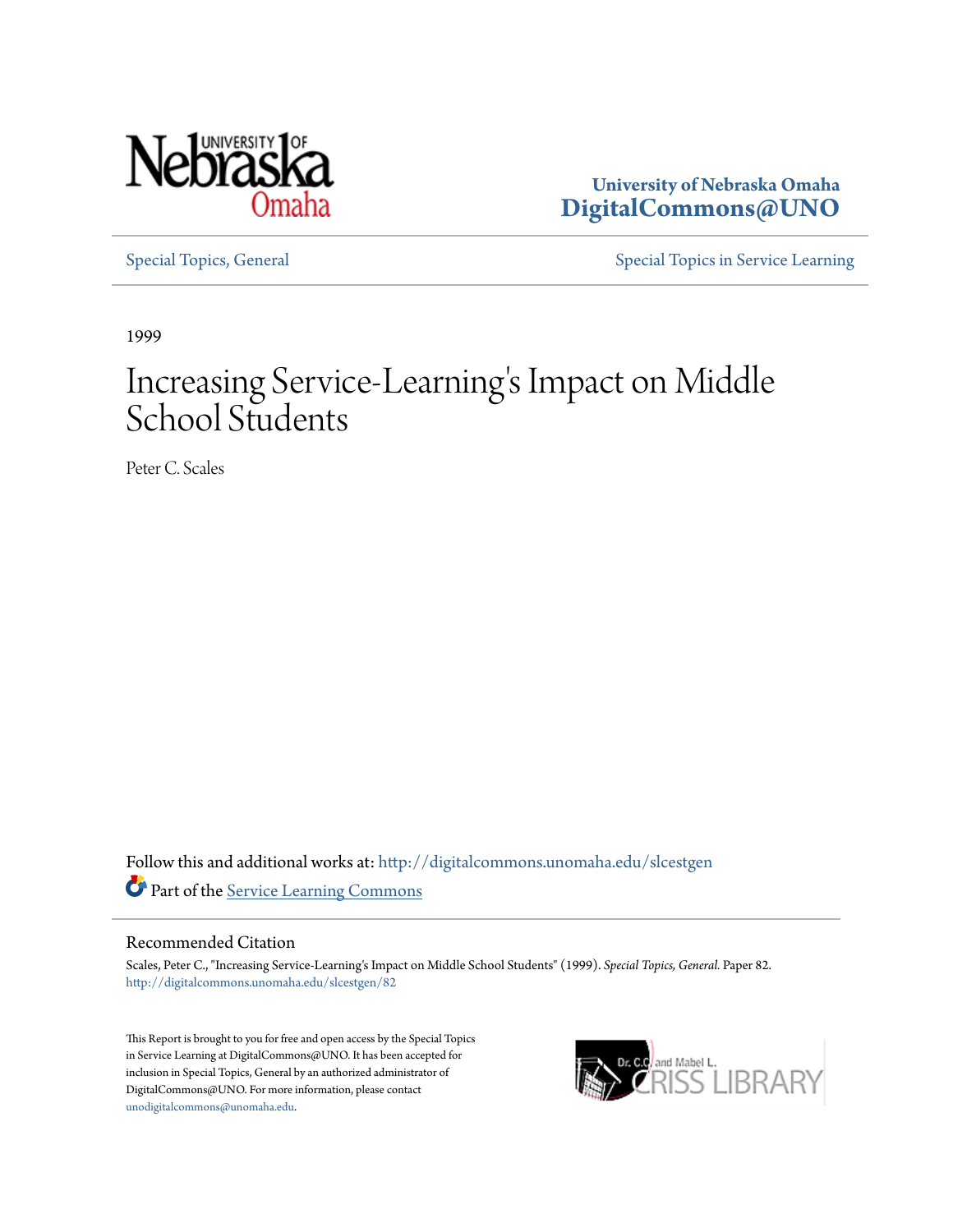## Increasing Service-Learning's Impact on Middle School Students\*

## Peter C. Scales, **Ph.D.\*\***

\*This study was conducted by Search Institute in partnership with the National Youth Leadership Council (NYLC), with funding from the W.K. Kellogg Foundation. The contributions of Jim Kielsmeier of NYLC, and of Tom Berkas, Dale Blyth, Candyce Kroenke, Ravinder Manku, and Rick Trierweiler from Search Institute were invaluable in conducting the study.

\*\*Senior Fellow, Search Institute. Reprint requests to 940 Chestnut Ridge Road, Manchester, MO 63021 or e-mail to scalespc@search-institute.org

(to be published fall 1999 by *Middle School Journal*)

**NSLC** c/o ETR Associates 4 Carbonero Way Scotts Valley, CA 95066

#3541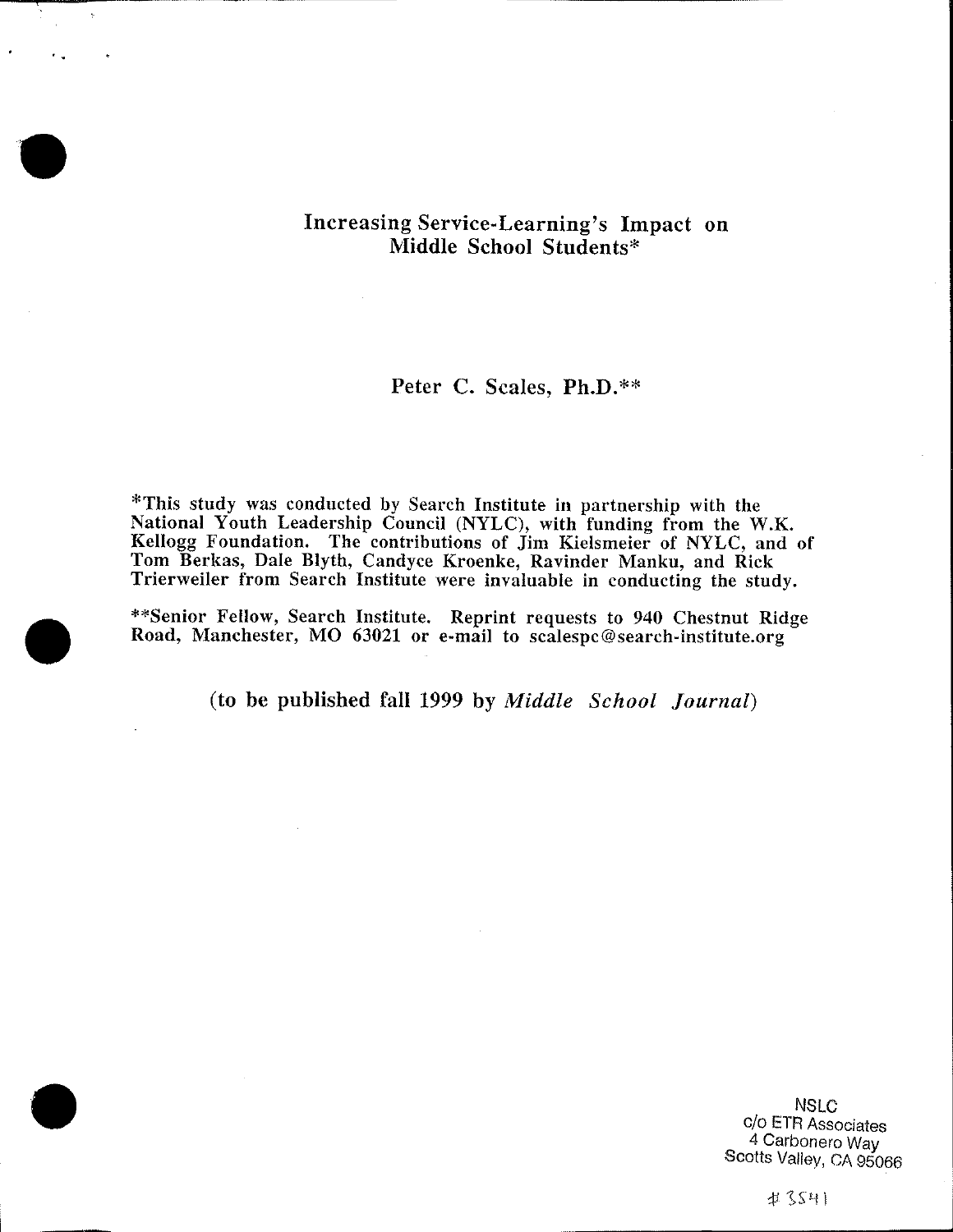### **Increasing Service-Learning's Impact on .Middle School Students**

The use of service-learning in middle and high schools has expanded in the 1990s (Scales & Koppelman 1997), but the gap between what is being done in schools and what research tells us about the impact of service-learning is uncomfortably large. Servicelearning advocates are convinced of its profound impact on young people, both personally and socially. The quantitative research consistently shows positive effects, but the quality of the research has not been consistently high, the effects observed vary from study to study, and positive academic effects are the least commonly documented. The scarcity of data on academic impact may be because relatively few programs have established academic impact as an important goal (Scales & Blyth 1997). Search Institute researchers, in partnership with the National Youth Leadership Council, conducted a national search to identify middle school service-learning programs in order to take a closer look at both the effects of service-learning and the reasons for those effects. We selected three schools in Kentucky, Massachusetts, and Missouri to participate in the study during the 1996-1997 school year (we had planned to follow students into the 1997-1998 school year, but the followup data were not useful because schools were unable to maintain the control groups).

The details of our study are reported elsewhere (Scales, Blyth, Berkas, & Kielsmeier 1998). The results are both promising and sobering, and suggest several important lessons for how to increase the effectiveness of service-learning programs.

#### Description of the Schools' Service-Learning Programs

In addition to data collected from students, we visited each school and conducted teacher interviews and surveys, and each of the three school's service-learning coordinators to prepare a narrative description of those programs. Figure 1 provides a description of each school's service-learning offerings during the 1996-1997 school year.

According to the 18 service-learning teachers in those three schools, students represented a broad mix of high achieving, at risk, and average students. Eight of the 18 teachers said their service-learning class had existed for two years or less, were not graded, and gave academic credit. Seventy-five percent of the teachers said their service-learning activities were part of a required course. A majority of the teachers  $(61\%)$  said service both in and outside of school grounds was involved. Young adolescents themselves were involved in choosing the service activities in more than 80% of the cases, either alone, in groups, or with their teachers. Group activity was involved in all service-learning classes, with 61% of the teachers saying service was conducted primarily in groups of young people, and the remainder doing a combination of individual and group service activities. As Figure 1 shows, students in these schools did a broad mix of activities, with direct human service and school service most common, followed by environmental activities and career exploration.

#### What We Found

In studying more than 1,000 6th through 8th graders, we found the following key results. Service-learning students, compared to control students:

- 1. maintained their concern for other's social welfare; and
- 2. decreased only slightly how often they talked with parents about school.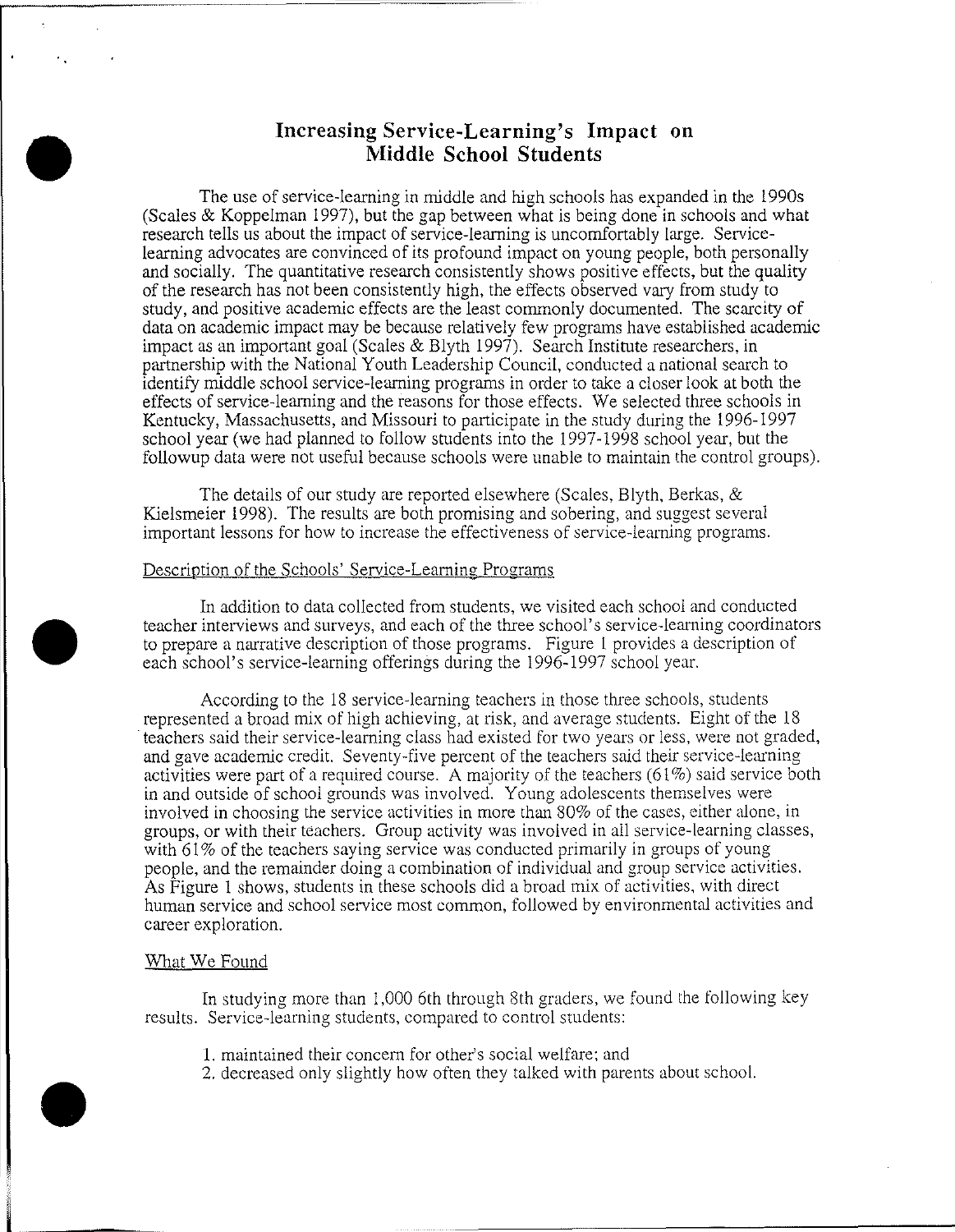In contrast, control group students decreased in their concern for others, and even more dramatically, in their parents' involvement with school, as measured by frequency of talking with parents about school. There were no other significant differences between service-learning and control groups.

However, when we looked at key features of the service-learning programs, such as how many hours students spent in them, how common students felt reflection about their service experiences was, and whether students felt service-learning made them more interest din their other classes, we found more provocative results on academic variables. Students who had *more than 31 hours* of service-learning, and *a lot of reflection,* and who thought service-learning had *motivated them to be more interested* in their other classes, compared to students without those experiences:

\* significantly improved in their sense of duty to help others;

\*significantly ncreased their sense that they could make a difference when helping others;

\* maintained their sense that school provided developmental opportunities such as decision making and recognition from adults (while other students decliend in these perceptions);

\* declined less than other students in their commitment to classwork; and

\* improved somewhat in their pursuit of getting good grades.

#### Implications for Service-Learning Programs

Why didn't we observe greater impact on the measures of academic success when we simply compared all service-learning students with all control group students? We did, after all, go to considerable lengths to identify and select middle schools with seemingly excellent service-learning programs. There appear to be several explanations for why we didn't find even more positive results. Those explanations lead to a number of recommendations for middle schools to follow in order to increase the possible academic impact of service-learning.

#### *Influence of the wider school environment*

Across the school year, both service-learning and control students lost more ground on most variables than they gained. They ended the year less engaged, less committed to schoolwork, less inclined to take personal responsibility for their intellectual achievement, and perceived fewer developmental opportunities in school than they did just a few weeks into the start of the school year. Although their conduct was good and stayed that way as the year went on, their mean GPAs went down. These trends suggest a broader inability of these middle schools' environments to capture the imagination and commitment of students in general. Even a well-conceived and operated service-learning program would be hard-pressed to show positive results under those conditions. In such circumstances, the etfect of service-learning on academic variables is likely to be both minimal and indirect, such as through the maintained parent involvement observed in this study.

#### *Limited/variable support for service-learning*

In two of our schools, there also were teacher changes at the last minute, which resulted in having some less committed teachers on one service-learning team, and a late start in the fall for another team. One of the new teachers on that 8th grade team was not only doing service-learning for the first time, but also had never even taught middle school before. The three principals --two of whom had suddenly been replaced at the start of the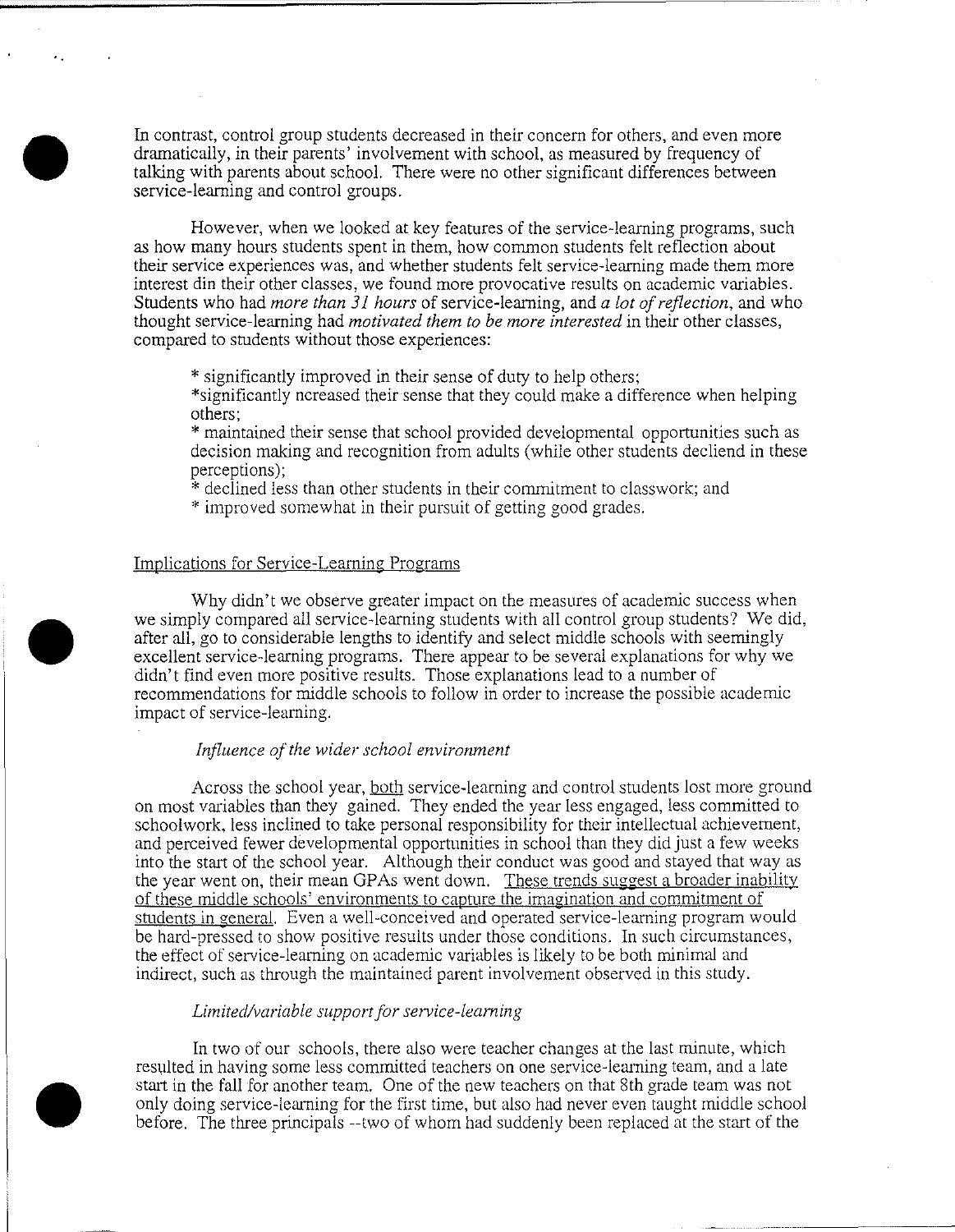school year-- also had varying degrees of enthusiasm and support for the service-learning programs. Among the least enthusiastic was one who was in her first year ever as a principal, and among her first decisions was to eliminate the service-learning coordinator's position.

#### *Influence of local and state politics*

In two schools, there was a great deal of pressure on the teachers and principals to produce higher test scores in their schools. Teachers reported a great deal of frustration at how those pressures may have interfered with the attention given service-learning. At the Kentucky school, for example, the state required a considerable amount of documentation about the school's efforts to raise scores, and teachers found it "overwhelming."

#### *Students' previous experience with service-learning*

Three out of four of the students we studied had panicipated in service-learning with reflection before the 1996-1997 school year, either in or outside of school. Those students did better than others, whether in the service-learning or control group, on all dependent variables on the pre-test, and at levels of significance typically far greater than any of the significant differences between service-learning and control students found for the 1996-1997 school year. Perhaps a positive cumulative effect of service-learning is at work here. It may be difficult to tell what one year's experience added to those students, because the high proportion of the full sample who previously had service-learning meant that a solid percentage of control students (at least 25%) had previously had servicelearning too.

#### *Limited teacher preparation generally, and for service-learning in particular*

Our three schools had service-learning teachers with mixed levels of experience and interest in service-learning. More than 40% had spent 10 years or more as a middle grades teacher, but for nearly 25%, this was their first year as a middle grades teacher. Nearly two-thirds had not gone through a special middle-grades preparation program as either an undergraduate or graduate student. Moreover, the primary training in service-learning was just a one-day workshop at some time within the last three years. Specially-prepared middle school teachers feel better able to work with young adolescents more generally, and with community resources such as those where students often do their community service (Scales 1992; Scales & McKewin 1994), but nearly two-thirds of all the teachers in this study had not been specially prepared for middle school teaching. Given that widespread lack of special preparation, it is not surprising that service-leaming teachers were no more engaged as teachers and felt no more capable than their control group counterpans.

#### *Teacher goals for service-learning*

Among the service-learning teachers, and similar to what has been found in previous studies of service-learning, increasing academic achievement was the least important of six possible goals for service-learning, while increasing students' altruism was the most important goal. Just half thought increasing academic performance was an important goal, but 100% thought increasing altruism was important. If a measure of success is the fit between teachers' goals and students' outcomes, then these teachers were indeed successful in their service-leaming practice, since a measure of altmism, servicelearning students' sense of duty to help others, did increase significantly over the year among students who participated in a lot of reflection, and another measure, concern for others, held steady for service-leaming students while control group students' concem for others decreased.

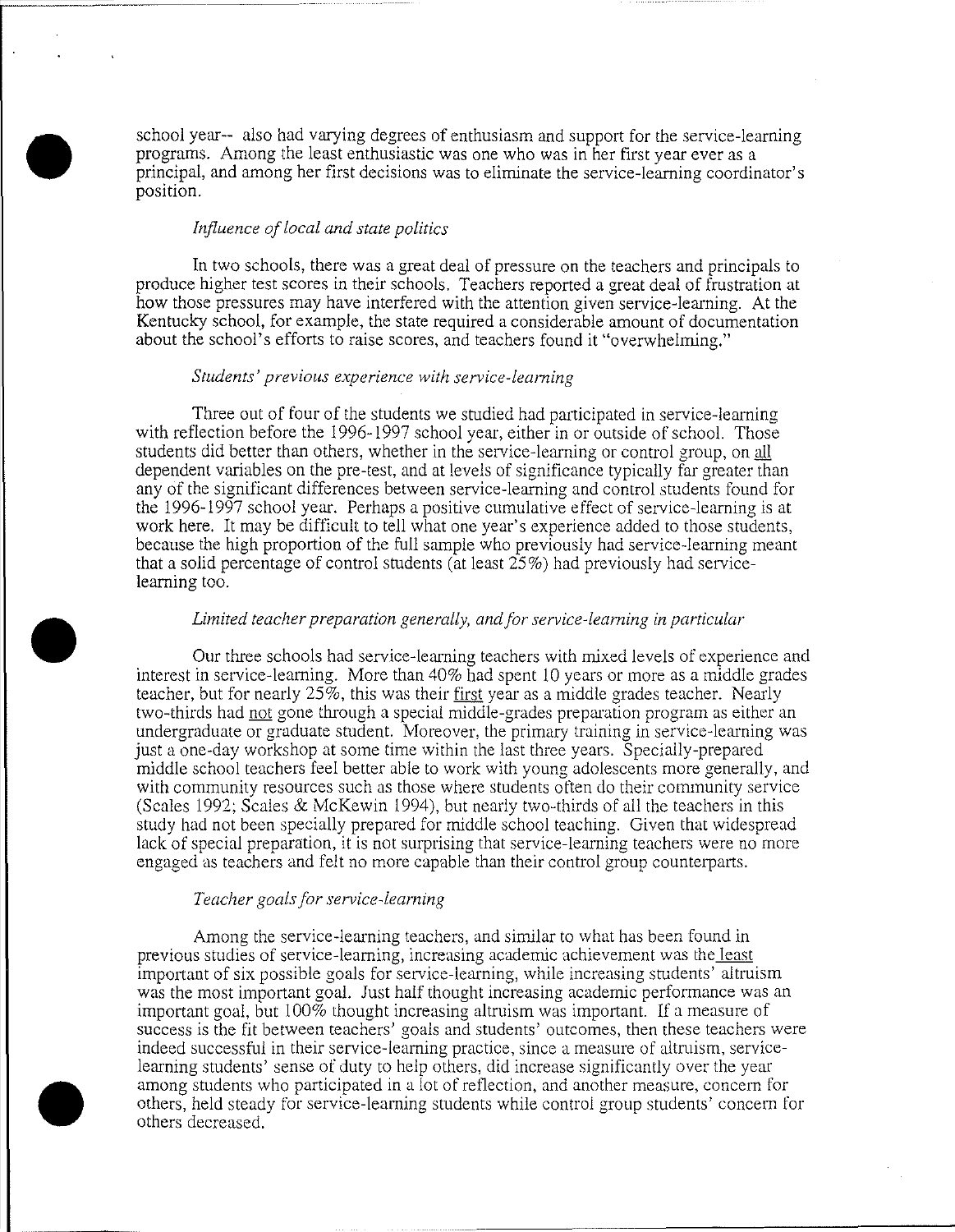Moreover, half of all the teachers, both service-learning and control teachers, said that intellectual development was only one of their school's important priorities, not the primary one. For those teachers, promoting intellectual development was just an equal priority with promoting students' social/emotional, physical, and creative development. Given that we were studying middle school students, that sense of balance is more developmentally appropriate and in sync with recommended practices for effective middle schools (NMSA 1997), and yet, it could dilute the emphasis on the academic impact of practices such as service-learning.

#### *Features of the service-learning program*

#### *depth of exposure/intensity*

The service projects in our study often were relatively brief; 43% of the servicelearning teachers said service-learning lasted for a few hours a month for just two months; Students agreed: Nearly half of the service-learning students (46%) said they spent 10 hours or less total time on service-learning. This is consistent with findings from both Blyth, Saito, and Berkas (1997) and Melchior and Orr (1995) that middle school servicelearning programs tend to be briefer than high school programs, typically lasting just a few weeks. Even students who spend more than 30 hours on service-learning activities spend just 2 112 percent of their annual school time so occupied; it is difticult to imagine how that small percentage exposure could override the impact of the rest of their school experience, and harder still to imagine that spending less than that amount could have any meaningful impact on large numbers of youth. Our more average programs contrast with what Melchior (1997) found in studying more intensive Learn and Serve programs: The middle school students in that study spent an average of *more than 50 hours* in their servicelearning programs, and, not surprisingly, Melchior reported more numerous positive effects on school engagement and grades.

#### *nature of service-learning activities*

Although students engaged in a variety of service activities, teachers in two of the three schools felt the service activities during 1996-1997 were probably not as comprehensive, well-planned, or truly connected to the wider community as in previous years. At the Missouri school, for example, the previous two years' service activity involved fixing and repainting storm drains around the town, compared with this year's caring for the aviary and aquarium in the school. The scope and appeal of the storm drain project were considered much greater than the scope and appeal of the in-school project.

#### *degree of integration across the curriculum*

One filter for selecting schools had been that service-learning was supposed to be integrated across the curriculum, and all three appeared to satisfy this criterion on paper and on an initial site visit. However, only the Massachusetts school's 7th graders had servicelearning truly integrated across four of the subjects often considered the core curriculum (Language Arts, Science, Social Studies, and Math). Thus, for most of the servicelearning students in this study, service-learning was something that happened relatively briet1y in a couple of classes, but was not a pervasive feature of the school as a learning environment. The relative lack of integration may be a result of the newness of those programs: About half of the service learning teachers said their service-learning classes had existed for two years or less.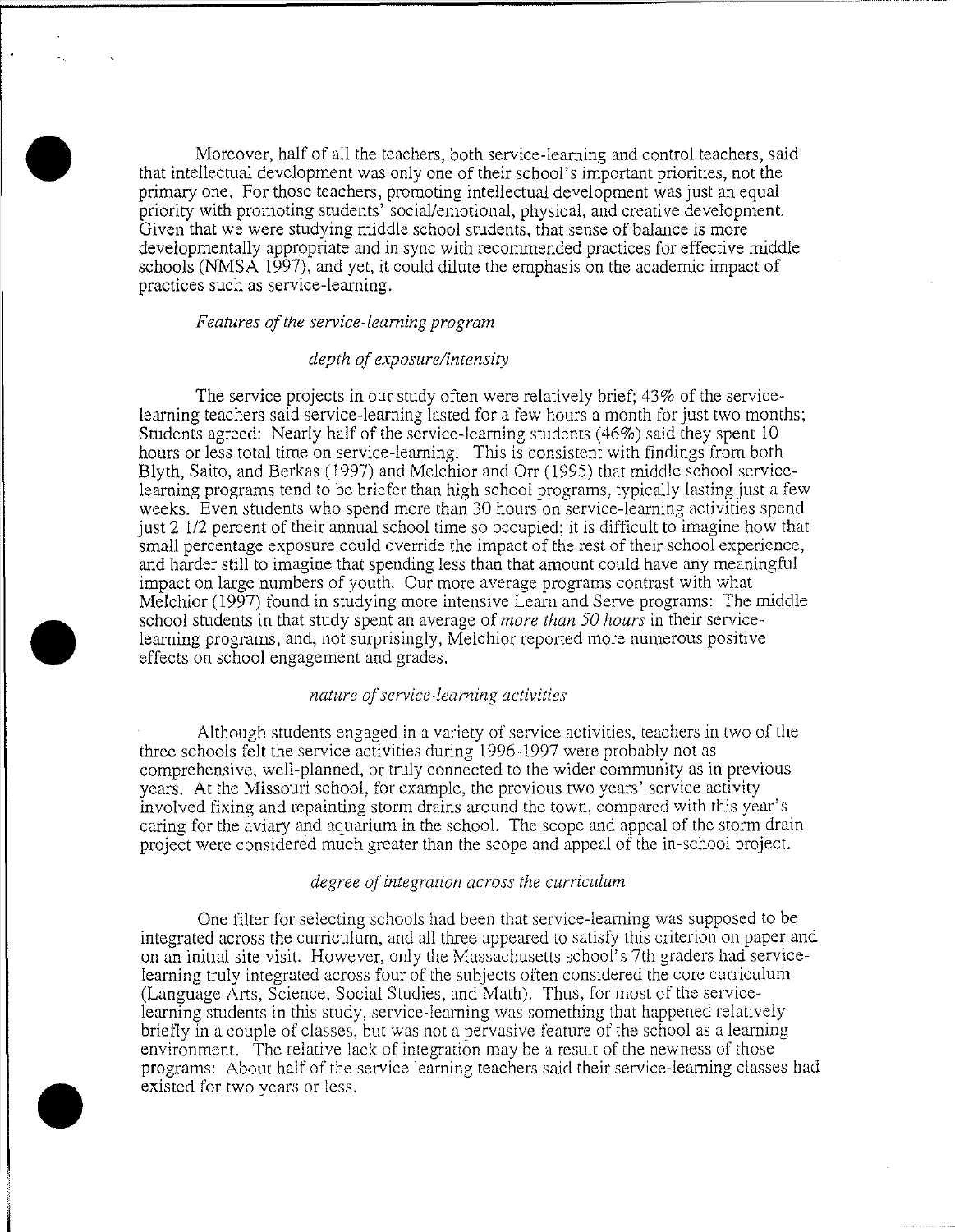In addition, service-learning was supposed to be a required part of classes in our three schools, but for about half the students, the service experiences were either elective or ungraded. Students might reasonably have wondered how seriously the adults in the school took service-learning. In fact, for both service-learning and control groups, pursuit of mastery goals, a desirable outcome associated with working harder and achieving more (Wentzel  $1\overline{989}$ ), declined over the school year, while the importance attached to evaluation goals held steady--grades were more important to both groups of students than learning for its own sake, from the beginning of the school year to the end. Given those motivations for learning, ungraded service-learning may not have been considered very important. The only exceptions to these trends were that pursuit of learning for its own sake was maintained rather than declining among those service-learning students who thought that service-learning had made them more interested in their other classes.

#### *degree ofpreparation and reflection activities*

Just 31% of the service-learning students said they spent "a lot" of time reading, writing, or discussing as preparation for their service, and only 14% said they spent "a lot" of reflection time reading, writing, or talking about their experiences afterwards. Onethird had only a little or no preparation time, and 47% had only a little or no reflection time. Sufficient reflection time has consistently been shown to be an important contributor to the positive effects of service-learning (Blyth, Saito, & Berkas 1997; Conrad & Hedin 1981), so our results should not be surprising in light of such low levels.

Our results suggest that, to have even greater significant impact on academic attitudes, behaviors, and outcomes, service-learning programs should:

> !.Provide more than 30 hours of service and connected learning activities, with a lot of preparation and reflection;

2.Be staffed with teachers who have formal training in service-learning beyond a one- day workshop every three years, and who are specially trained to teach the ages they teach;

3 .Be truly integrated in all subjects rather than piecemeal across the curriculum. That practice would take advantage of the finding that for a sizable proportion of students -- 26% of the service-learning students in this study -- service-learning made them more interested in their other classes. This is a solid contribution to student motivation on which practitioners could explicitly build;

4.Explicitly name academic achievement as a hoped-for outcome of student participation in service-learning; it must be recognized, however, that an over-emphasis on service-learning's academic impact may not be developmentally appropriate at the middle school level--equally important is the impact on young adolescents' social, emotional, physical, moral, and creative development; and

5.Recognizing the possible strong impact that service-learning may have in maintaining parent involvement, explicitly incorporate more intentional student-parent activities into the servicelearning program that build upon and extend that positive impact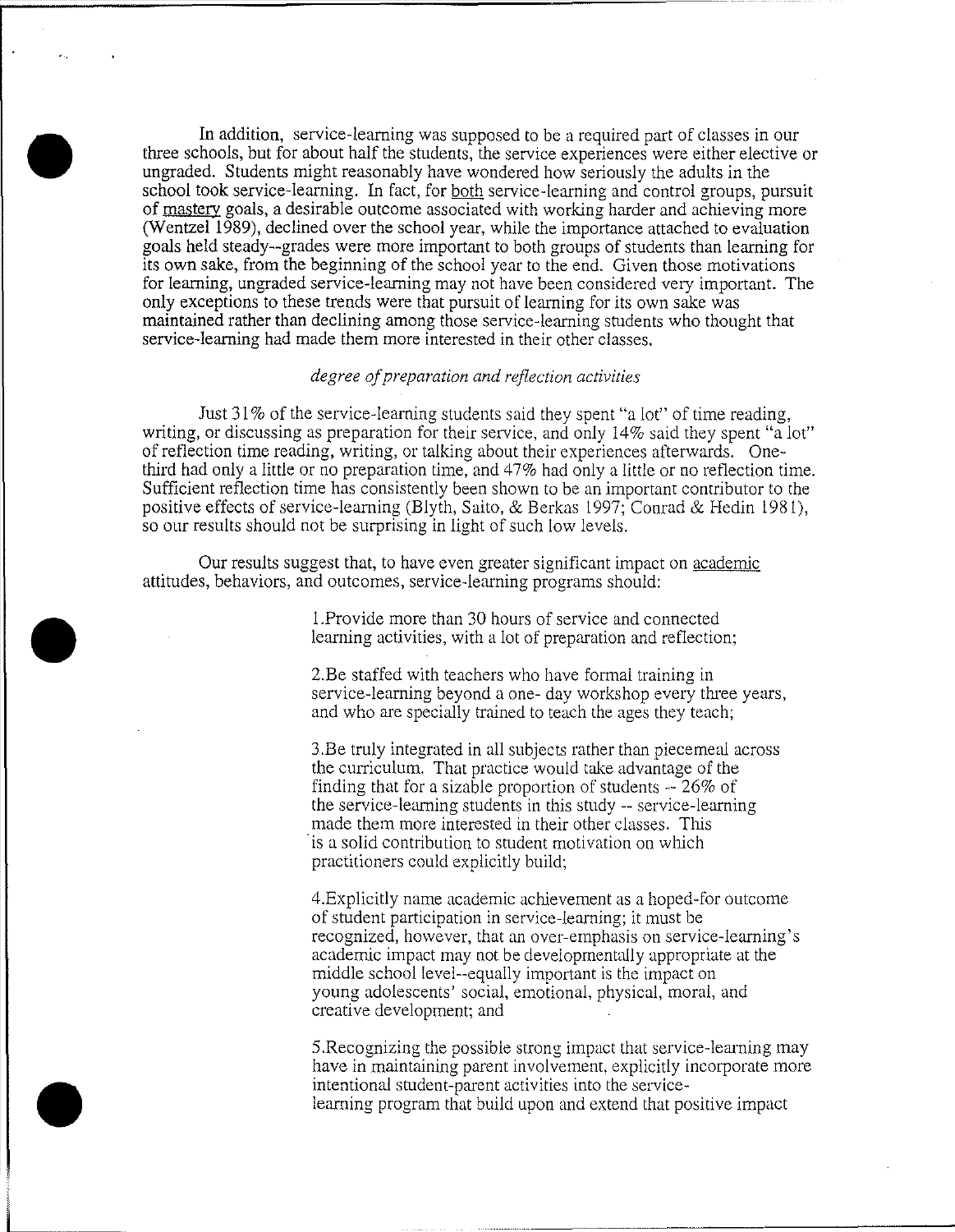(e.g., using as field sites the places where students' parents work, asking parents to present about their work as part of the preparation for service-learning, inviting parents to special presentations where their sons and daughters discuss their servicelearning experiences, etc.).

#### Conclusion

Given the many possible reasons discussed above for a lack of impact, including teachers' limited emphasis on academic achievement as a goal for service-learning and the limited exposure young people had to either preparation for service or reflection about it afterwards, it should be considered remarkable that we found service-learning to be associated with maintaining their level of concern for others, as well as with significantly limiting what otherwise was a considerable decline in parental involvement with schooling experienced by control group students. A vast literature documents the contribution that the assets of caring for others and parental involvement in schooling make to academic success and other positive outcomes (Scales & Leffert, 1999).

In addition, those students who had the most hours of service-learning and reflection, and those for whom service-learning was a significant motivator, were significantly better on numerous social responsibility and academic success variables than students with less exposure, reflection, and motivation attributed to service-learning. The lesson of our study is that quality does count, but so does quantity. For students who did fewer than 31 hours of service-learning, and did only "some" reflection about it, those impressive results were not observed.

Perhaps just as remarkable, given that the service-learning classes we studied were probably representative of typical programs across the country, 26% of service-learning students said service-learning made them *more interested* in their other classes, a signiticant motivational impact. When studies show that 40% to 50% of students are bored with school (Scales 1996), a class that can increase self-reported interest in other classes is a potentially powerful tool for increasing overall engagement, motivation, and achievement.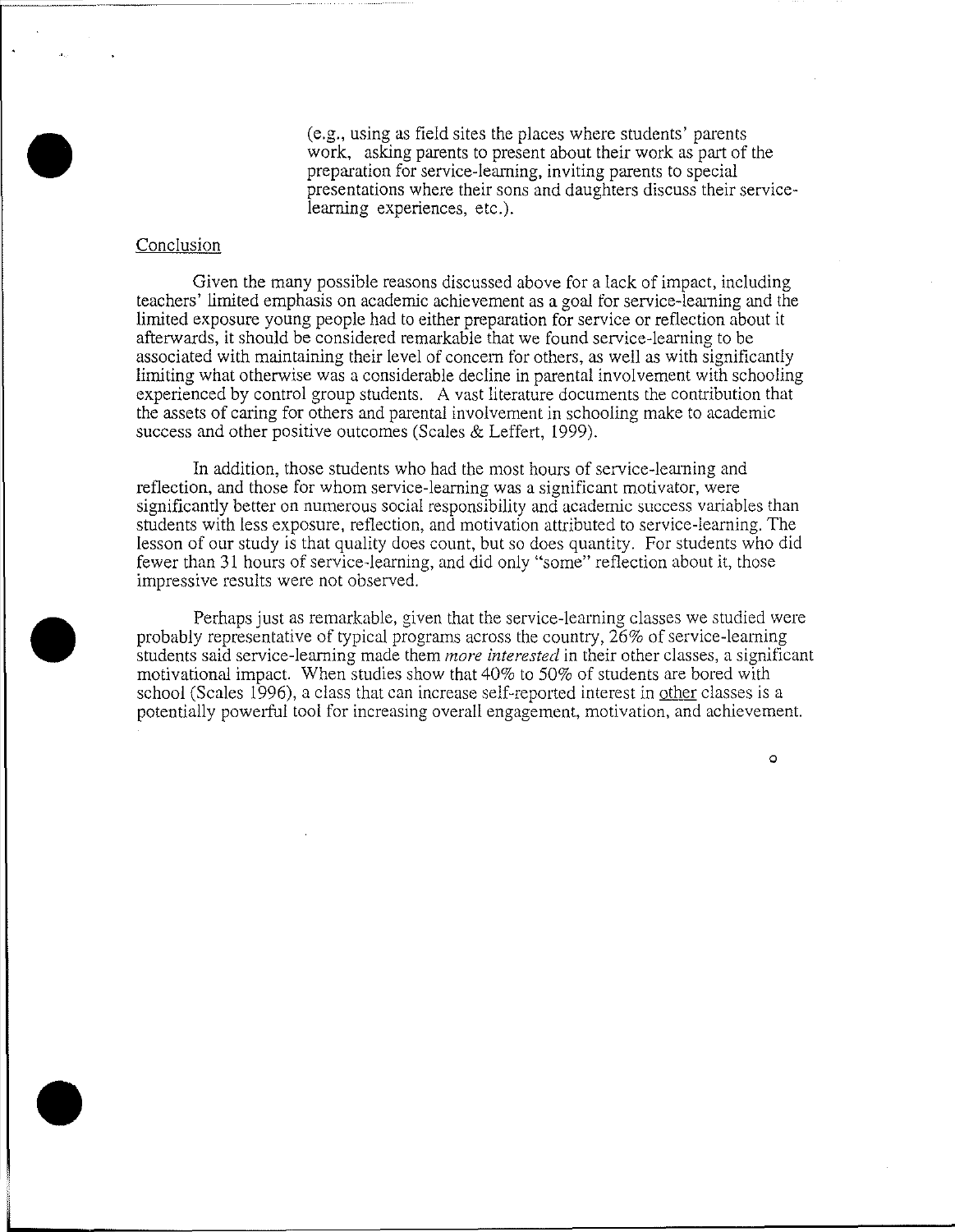#### References

Blyth, Dale A., Saito, Rebecca, & Berkas, Tom (1997). A quantitative study of the impact of service-learning programs. In Alan S. Waterman, ed., *Service-learning: Applications from the research.* Mahwah, New Jersey: Lawrence Erlbaum Associates, 39- 56.

Conrad, Dan, and Hedin, Diane. (1981). National assessment of experiential education: Summary and implications. *Journal of Experiential Education* 4(2), 6-20.

Melchior, Alan. ( 1997). *Interim report: National evaluation of Learn and Serve America school and community-based programs.* Washington, DC: Corporation for National Service (formerly, Corporation for National and Community Service).

Melchior, Alan, and Orr, Larry. ( 1995). *Final report: National evaluation of Serve America.* Washington, DC: Corporation for National and Community Service.

National Middle School Association. (1997). *This we believe.* Columbus, Ohio: Author.

Scales, Peter C., and Leffert, Nancy. (1999). *Developmental assets: A synthesis of the scientific research on adolescent development.* Minneapolis: Search Institute.

Scales, Peter C., Blyth, Dale A., Berkas, Thomas H., and Kielsmeier, James C. (1998). The effects of service-learning on middle school students' social responsibility and academic success. Minneapolis: Search Institute (submitted to *Journal of Early Adolescence).* 

Scales, Peter C., and Blyth, Dale A. (1997). Effects of service-learning on youth: What we know and what we need to know. *The Generator--Journal of Service-Learning and Service Leadership,* 17, 6-9.

Scales, Peter C. (1996). *Boxed in and bored: How middle schools continue to fail young adolescents and what good middle schools do right.* Minneapolis: Search Institute.

Scales, Peter C., and Koppelman, Donna J. ( 1997). Service-learning in teacher preparation. In Joan Schine, ed., *Service Learning.* Chicago: National Society for the Study of Education, 96th Annual Yearbook, 118-135.

Scales, Peter C., and McKewin, C. Kenneth. (1994). *Growing pains: The making of America's middle school teachers.* Minneapolis: Search Institute, and Columbus, Ohio: National Middle School Association.

Scales, Peter C. (1992). *Windows of opportunity: Improving middle grades teacher preparation.* Minneapolis: Search Institute.

Wentzel, Kathryn R. ( 1989). Adolescent classroom goals, standards for performance, and academic achievement: An interactionist perspective. *Journal of Educational Psychology,* 81(2), 131-142.